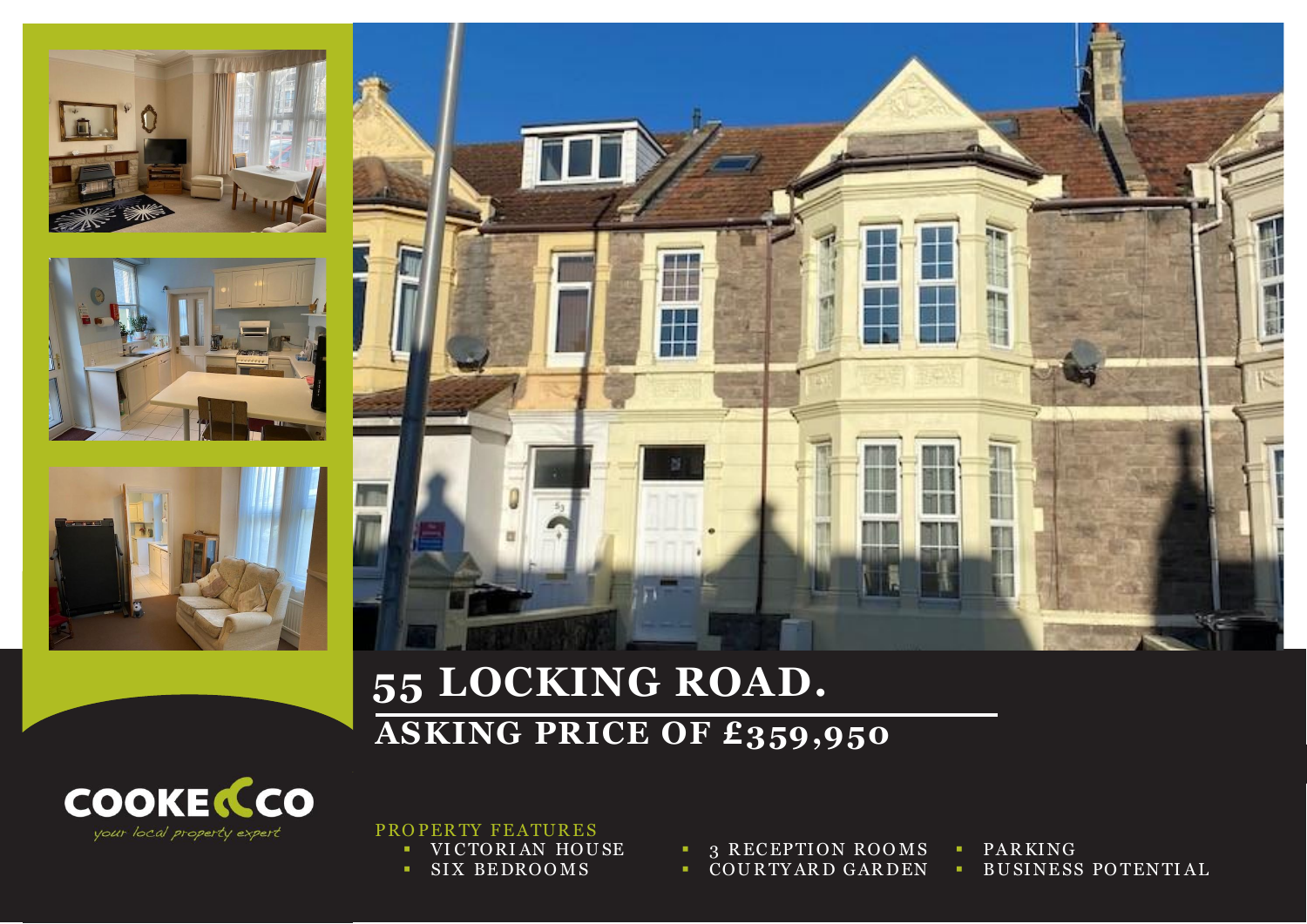# $\overline{6}$  6  $\stackrel{\circ}{C}$  9 4  $\overline{CD}$  3  $\equiv$  D

#### **LOCKING ROAD**

**BS23 3DG**

This impressive three storey Victorian residence has been occupied by the same owner for several years. During the occupation the property has been used a spacious family home, successful bed and breakfast and also let as several independent apartments. All of these potential still exist subject to the necessary consents. In fact fire safety and electrics have all been regularly inspected. Situated within striking distance of the towns sea front, station and shops, the house offers what could amount to six bedrooms and three receptions. Gas central heating and double glazed, the house enjoys an enclosed rear garden with work shop and a potential garden flat which would make an ideal office with separate access.

#### **ENTRANCE HALL**

A spacious introduction to the house with radiator, night storage heater and under stairs cupboard.

#### **LOUNGE**

*18' 3" x 14' 2" (5.56m x 4.32m)* An elegant reception room with feature double glazed bay window, coved ceiling and radiator, stoned face fireplace with fitted gas fire.

#### **DINING ROOM**

*13' 7" x 12' 8" (4.14m x 3.86m)* Currently used as a master bedroom with en-suite bathroom. The bedroom has a radiator, courtyard outlook and a range of built in wardrobes. The bathroom has all the facilities a radiator and a storage cupboard.

#### **BREAKFAST ROOM**

*13' 5" x 9' 1" (4.09m x 2.77m)* With a Beeston Domestic Wood Burner set into a chimney recess. Utility cupboard, radiator and storage cupboard.

#### **KITCHEN**

*15' 4" x 10' 9" (4.67m x 3.28m)* A spacious family kitchen with an extensive range of built in units. Stainless steel sink, ample work surface including a breakfast bar area, Ideal gas fired boiler.

#### **FIRST FLOOR MEZANNINE LEVEL**

**CLOAKROOM**

Low level WC, wash hand basin.

#### **REAR APARTMENT**

#### **KITCHEN/ LIVING ROOM**

*11' x 9' 8" (3.35m x 2.95m)* With stainless steel sink unit and radiator.

#### **BEDROOM**

*13' 7" x 8' 8" (4.14m x 2.64m)* With built in airing cupboard, wardrobe and radiator and original Victorian fireplace.

#### **BATHROOM**

With a complete white suite and radiator.

#### **MAIN LANDING**

radiator and doors to,

#### **FRONT APARTMENT**

Inner Hall with storage

#### **LOUNGE/ MASTER BEDROOM**

*15' 3" x 12' 9" (4.65m x 3.89m)* Bay window, with Victorian fireplace and a radiator.

#### **KITCHEN**

*12' 6" x 7' 8" (3.81m x 2.34m)* Fully equipped with units and radiator.

#### **BEDROOM**

*15' 5" x 13' 4" (4.7m x 4.06m)* With rear courtyard outlook and a radiator.

#### **EN-SUITE SHOWER ROOM**

With all facilities included.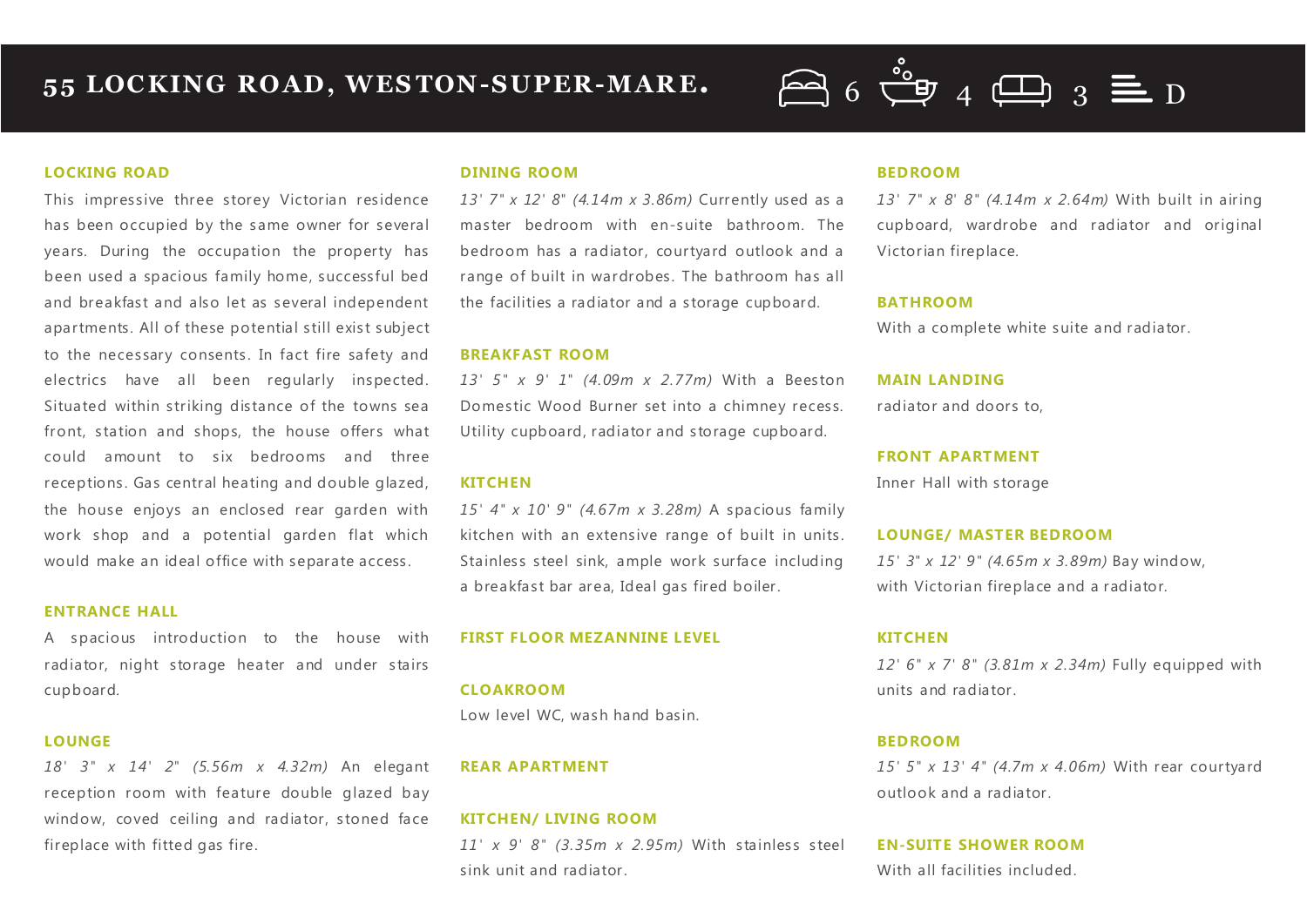### **55 LOCKING ROAD, WESTON-SUPER-MARE, BS23 3DG**

#### **SECOND FLOOR APARTMENT**

#### **KITCHEN/ LIVING ROOM**

*16' 2" x 9' 2" (4.93m x 2.79m)* With two velux windows and a storage heater.

#### **BEDROOM**

*17' 3" x 10' 7" (5.26m x 3.23m)* With storage heater.

#### **EN-SUITE SHOWER ROOM**

With all facilities

**LIVING ROOM**

#### **OUTSIDE**

Double parking space to the front. The courtyard to the rear is a delightful enclosed area with re roofed workshop and rear pedestrian access.

**ANNEX GARDEN APARTMENT** This does require modernisation

**KITCHEN AREA** *9' 5" x 5' (2.87m x 1.52m)* With sink unit.

*12' 8" x 11' 5" (3.86m x 3.48m)* With access to the courtyard.









**Council Tax:** Band D **Local Authority:** North Somerset District Council